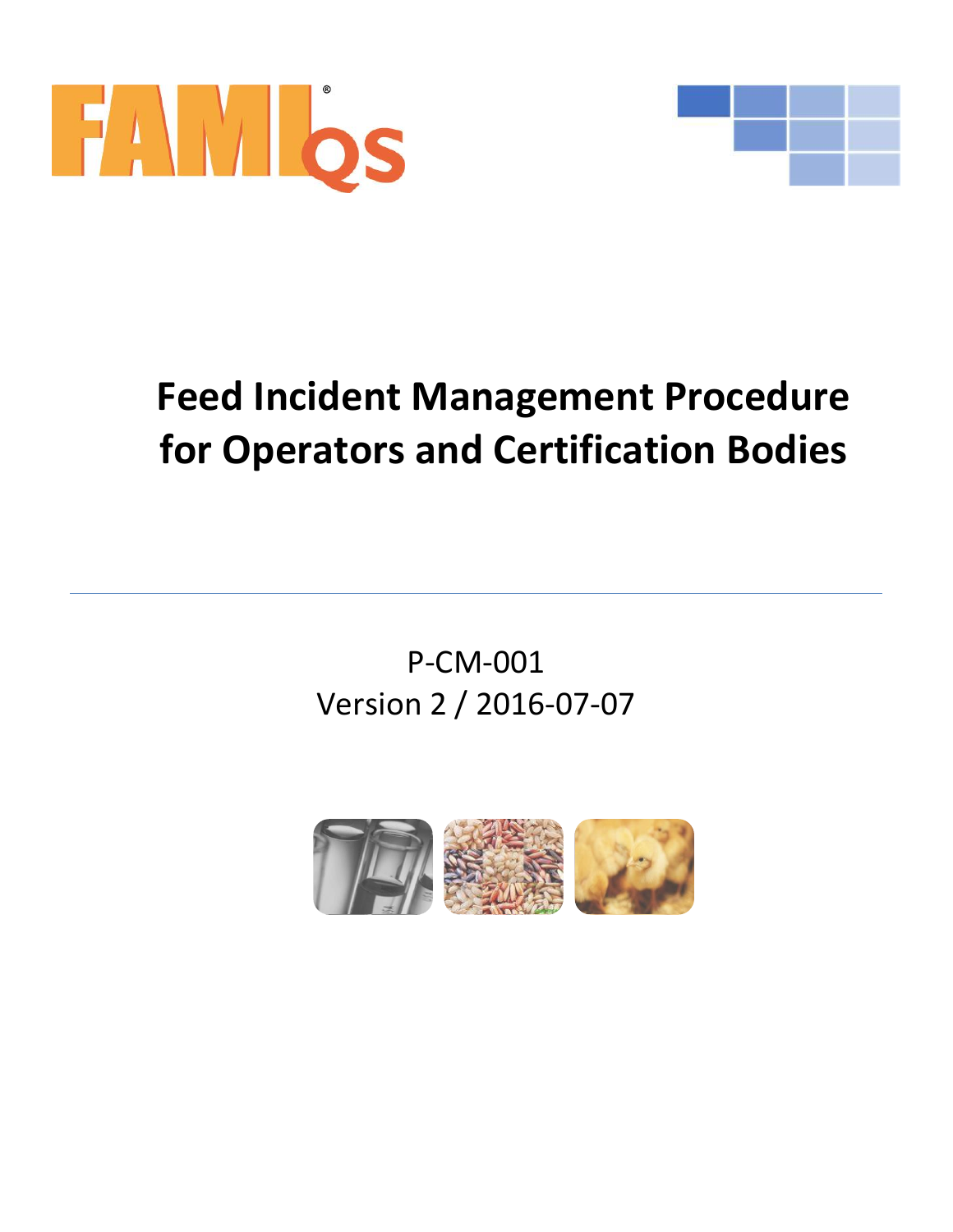

ISSUE: 2/ 2015-10-14

Page 2 of 4

# **Contents**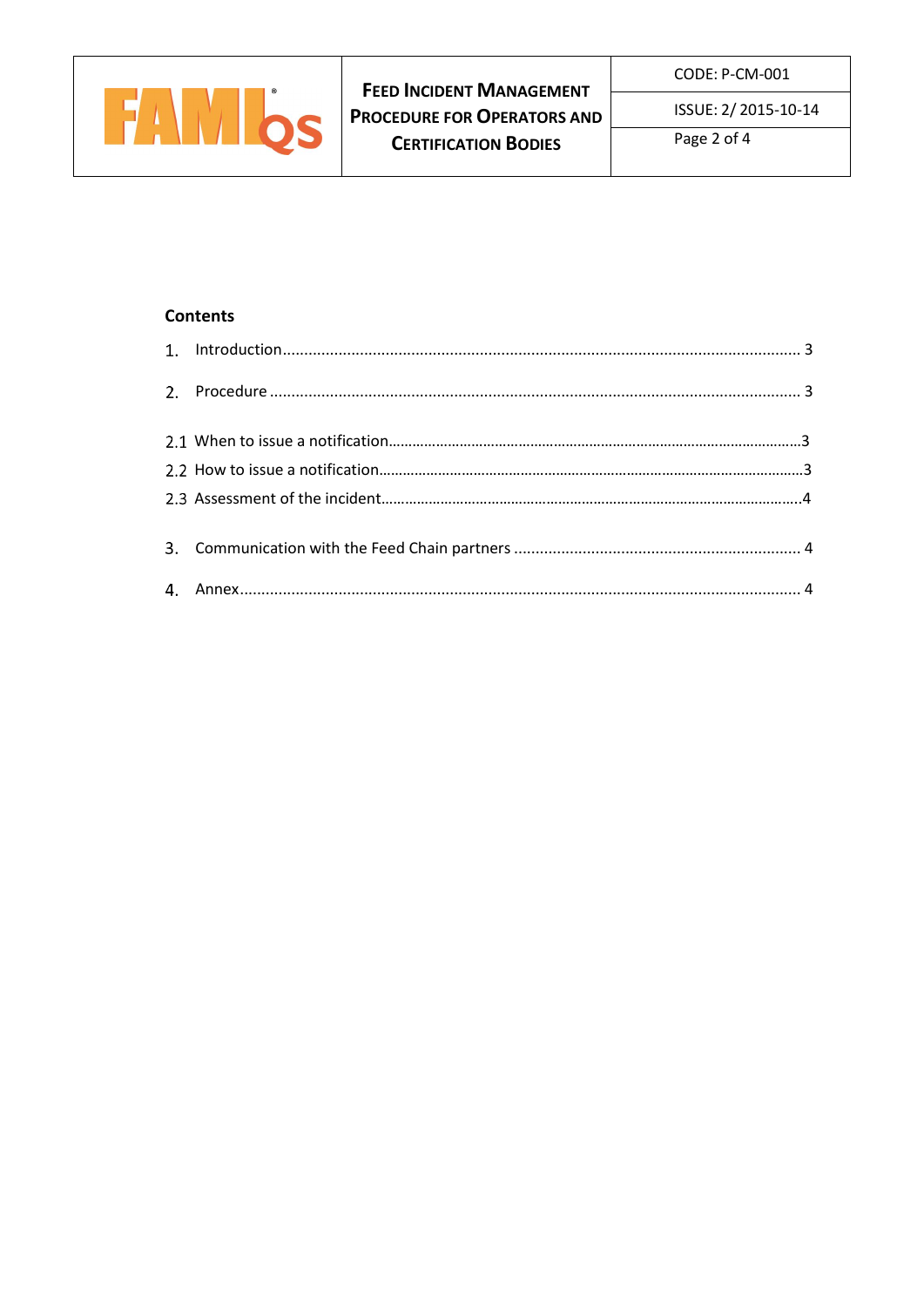

CODE: P-CM-001

ISSUE: 2/ 2015-10-14

Page 3 of 4

#### <span id="page-2-0"></span> $1.$ **Introduction**

FAMI-QS is a Feed Safety and Quality Management System for Specialty Feed Ingredients. Preparing for managing and responding appropriately to a feed safety incident is an important part of FAMI-QS certification.

This document is applicable to all FAMI-QS certified Operators and authorized Certification Bodies.

### <span id="page-2-1"></span> $2.$ **Procedure**

## <span id="page-2-2"></span>**When to issue a notification**

In the event that the Operator becomes aware or has reasons to suspect of a feed safety incident, **the Operator shall make the FAMI-QS Secretariat and his Certification Body aware of the situation.** 

**The notification shall take place within 24 hours**, except the case outlined in the hereunder point, when the notification shall be made within 12 hours:

Exceeding the maximum permitted levels of undesirable substances as defined within the EC 32/2002.

This notification does not exempt the Operator from his legal obligation to notify the national competent authorities, according to the local legislation.

## <span id="page-2-3"></span>**2.2 How to issue a notification**

The **Notification Form D-CM-01.01** shall be used to notify the FAMI-QS Secretariat and the Certification Body. The document can be found on our website: [http://www.fami-qs.org/feed\\_safety\\_incident\\_notification.](http://www.fami-qs.org/feed_safety_incident_notification)

The document shall be submitted to the FAMI-QS Secretariat by e-mail, to the following e-mail address: [notification@fami-qs.org](mailto:notification@fami-qs.org)

To contact the FAMI-QS Secretariat by phone, please use the following phone numbers:

Monday to Friday From 09:00 to 18:00 (CET), please call +32 2 554 19 50 From 18:00 to 09:00 (CET), please call +32 492 59 90 33

Saturday and Sunday Please call: +32 492 59 90 33

The FAMI-QS Secretariat will acknowledge the reception of the e-mail, both to the involved Operator and the Certification Body.